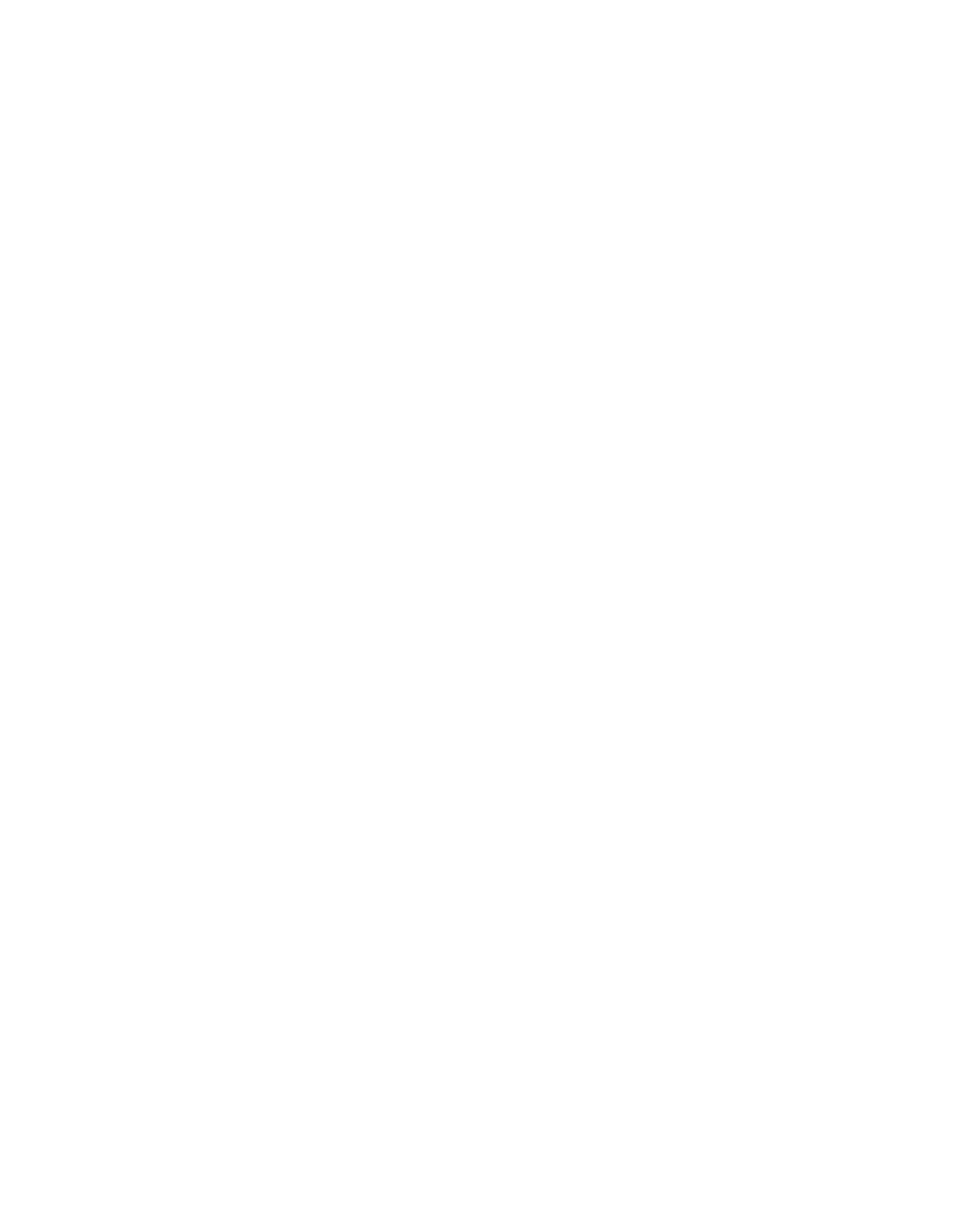## **BURKE, Justice.**

[¶1] Appellant, Bradley Allen Parks, was charged with a third offense for possession of a controlled substance, a felony under Wyo. Stat. Ann. § 35-7-1031(c)(i). He entered a conditional guilty plea and reserved the right to appeal the district court's decision denying his motion to suppress. We affirm the district court's denial of the suppression motion.

## *ISSUE*

[¶2] Mr. Parks presents the following issue:

Did the district court err in its interpretation of W.S. § 31-2-205 and its application to a search pursuant to a traffic stop and therefore err in the denial of Appellant's motion to suppress evidence?

The State phrases the issue as follows:

Did the district court err in finding that Officer Ransom had probable cause to stop Appellant's vehicle for an improper display of a license plate under Wyo. Stat. Ann. § 31-2-205?

# *FACTS*

[¶3] On the afternoon of January 26, 2008, Officer Derek Ransom of the Mills Police Department was on traffic enforcement patrol on West Yellowstone Highway in Mills. During his patrol, Officer Ransom observed an older model Chevrolet pickup driven by Mr. Parks. A trailer hitch ball was mounted in a predrilled hole in the truck's factory bumper so that the license plate was partially obstructed. Due to the obstruction, Officer Ransom was unable to read the license plate. Officer Ransom followed the truck for a distance and activated his overhead lights just as, or shortly before, Mr. Parks approached his residence.

[¶4] Mr. Parks exited the truck and Officer Ransom directed him to get back inside the vehicle for safety reasons. Officer Ransom, now standing by his own car door and close to the truck's rear license plate, called in the plate number to his dispatcher. He then approached the driver's side door of the truck and informed Mr. Parks that he had been stopped for an obscured license plate and that he needed to remove the trailer ball when he had his first chance to do so. As he was talking to Mr. Parks, Officer Ransom smelled the odor of burnt marijuana coming from inside the truck. After questioning by Officer Ransom, Mr. Parks surrendered a bag of marijuana and a pipe. Mr. Parks was eventually cited and released. After discovering that Mr. Parks had two prior drug possession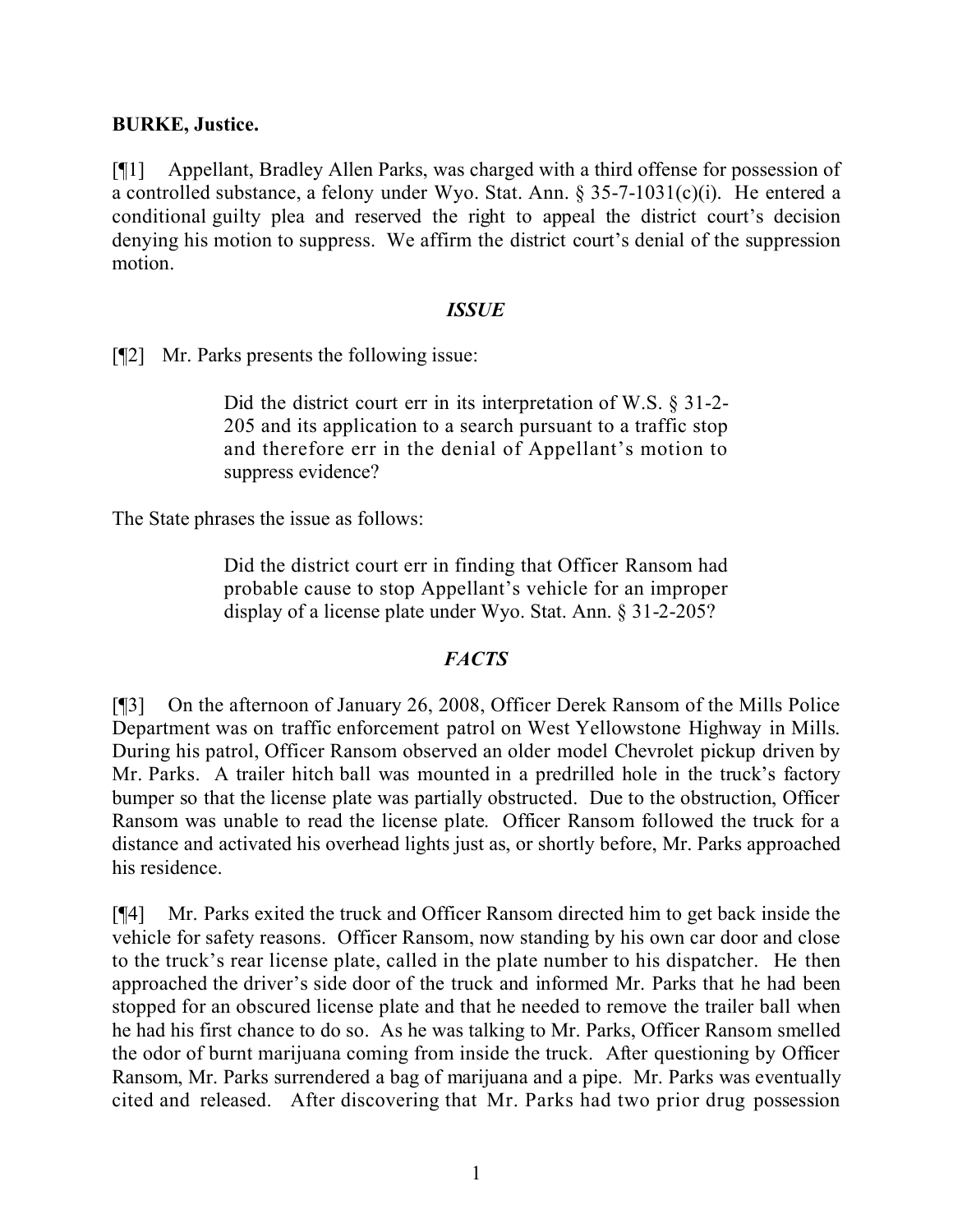convictions, the State dismissed the citation and charged Mr. Parks with a third offense for possession of a controlled substance, a felony under Wyo. Stat. Ann. § 35-7-  $1031(c)(i)$ .

[¶5] Mr. Parks filed a motion to suppress, alleging that the officer's stop of his vehicle violated Fourth Amendment protections against unreasonable searches and seizures. After a hearing, the district court denied the motion. Mr. Parks subsequently entered a conditional guilty plea to the charge of possession of a controlled substance, and this appeal followed.

# *STANDARD OF REVIEW*

[¶6] The applicable standard of review has been stated as follows:

When we review a district court's decision to deny motions to suppress, we defer to the district court's findings of fact unless they are clearly erroneous. *Fertig v. State*, 2006 WY 148, ¶ 8, 146 P.3d 492, 495 (Wyo. 2006); *O'Boyle v. State*, 2005 WY 83, ¶ 18, 117 P.3d 401, 407 (Wyo. 2005). "The evidence is viewed in a light favorable to the district court's determination, because that court had the opportunity to hear the evidence and assess the credibility of the witnesses." *Hicks v. State*, 2008 WY 83, ¶ 13, 187 P.3d 877, 880 (Wyo. 2008). The issue of law -- whether a search was unreasonable and in violation of constitutional rights -- is reviewed *de novo*. *Fertig*, ¶ 8, 146 P.3d at 495; *McChesney v. State*, 988 P.2d 1071, 1074 (Wyo. 1999).

*Lovato v. State*, 2010 WY 38, ¶ 11, 228 P.3d 55, 57-58 (Wyo. 2010).

# *DISCUSSION*

[¶7] The Fourth Amendment protects individuals from unreasonable searches and seizures. U.S. Const. amend. IV. A routine traffic stop constitutes a seizure within the meaning of the Fourth Amendment "even though the purpose of the stop is limited and the resulting detention quite brief." *Damato v. State,* 2003 WY 13, ¶ 9, 64 P.3d 700, 704 (Wyo. 2003). The decision to stop an automobile is reasonable where the police have probable cause to believe that a traffic violation has occurred. *Fertig*, ¶ 27, 146 P.3d at 501; *see also Whren v. United States*, 517 U.S. 806, 116 S.Ct. 1769, 135 L.Ed.2d 89 (1996).

[¶8] Mr. Parks was stopped for a violation of Wyo. Stat. Ann. § 31-2-205. That statute provides as follows: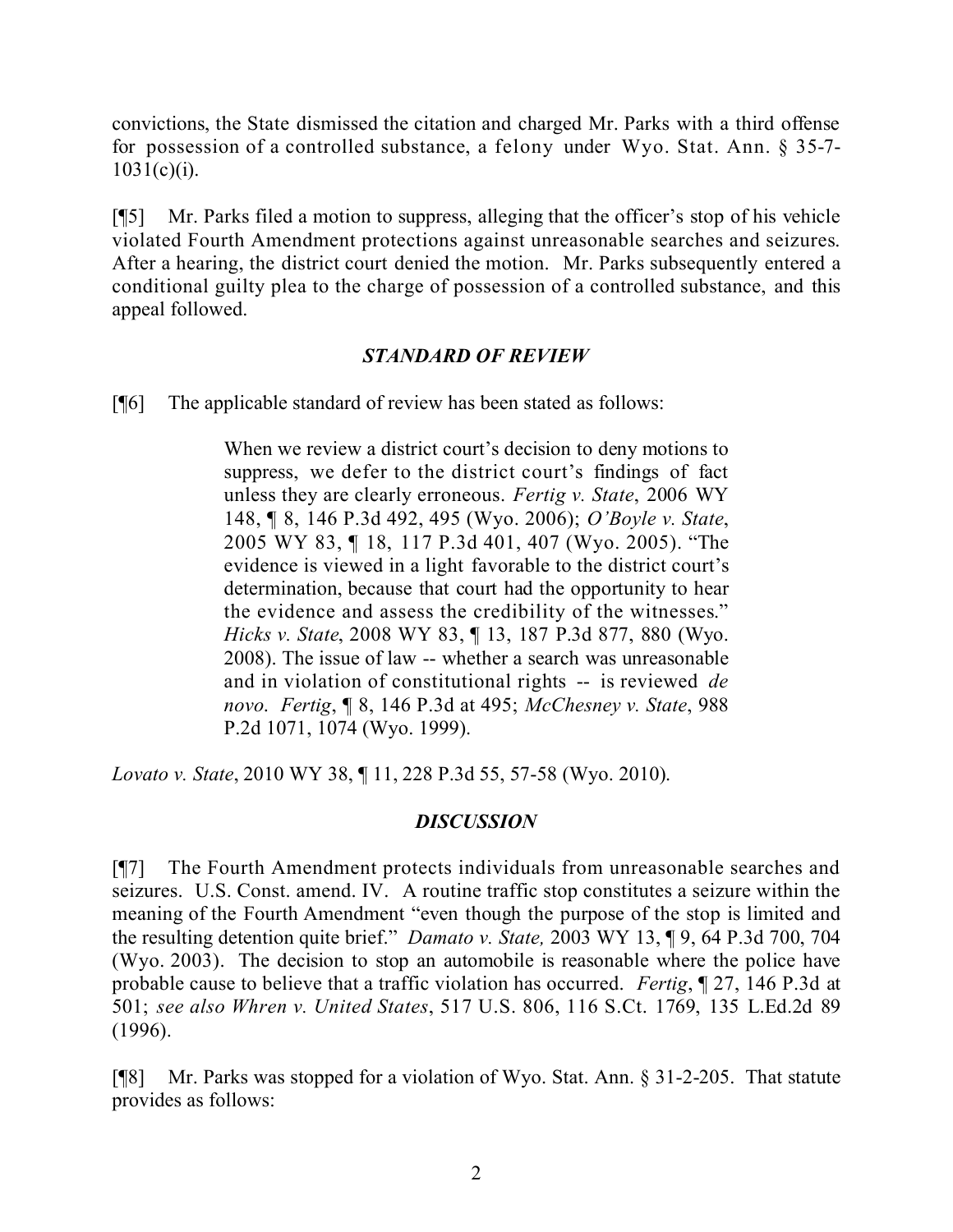(a) License plates for vehicles shall be:

(i) Conspicuously displayed and securely fastened to be *plainly visible*:

. . .

(ii) Secured to prevent swinging;

(iii) Attached in a horizontal position no less than twelve (12) inches from the ground;

(iv) Maintained free from foreign materials and in a condition to be *clearly legible.*

Wyo. Stat. Ann. § 31-2-205 (LexisNexis 2009) (emphasis added). At the district court's hearing on the motion to suppress, Officer Ransom testified that he could not see all of the numbers on Mr. Parks' license plate while following Mr. Parks' vehicle. Officer Ransom stated that he typically calls in a license plate to the police dispatcher before activating his overhead lights to stop the suspect vehicle. In this instance, however, he was unable to follow his normal procedure because he could not read the license plate. He called in the license plate number after stopping Mr. Parks and exiting his patrol vehicle to read the plate.

[¶9] A video of the traffic stop taken from Officer Ransom's patrol vehicle was also presented at the hearing. The district court was unable to determine from the video whether the trailer ball obscured Mr. Parks' license plate. It found that "[t]he video quality is not sufficient to allow any definitive determination other than the numbers are not visible." However, the district court found that "there's nothing to indicate to this Court that what [Officer Ransom] believed was an obscured number or plate is  $-$  is untrue." The court noted that Officer Ransom could be heard on the video informing Mr. Parks that "[t]he reason I stopped you is because of your obscured plate in the back. The ball hitch there obscures the numbers, and I can't read it. You need to remove that when you get the first chance okay?" Although the video of the traffic stop indicated that Mr. Parks also could have been stopped because he failed to use a turn signal and because his brake lights were inoperative, Officer Ransom stated that he did not recall noticing these violations. Due in part to Officer Ransom's honesty regarding the unobserved violations, and the fact that Officer Ransom's actions during the stop were consistent with his testimony, the court found that "Officer Ransom's testimony was very credible." The district court held that "there was probable cause to initiate [the] stop based upon the credible and uncontradicted testimony of Officer Ransom."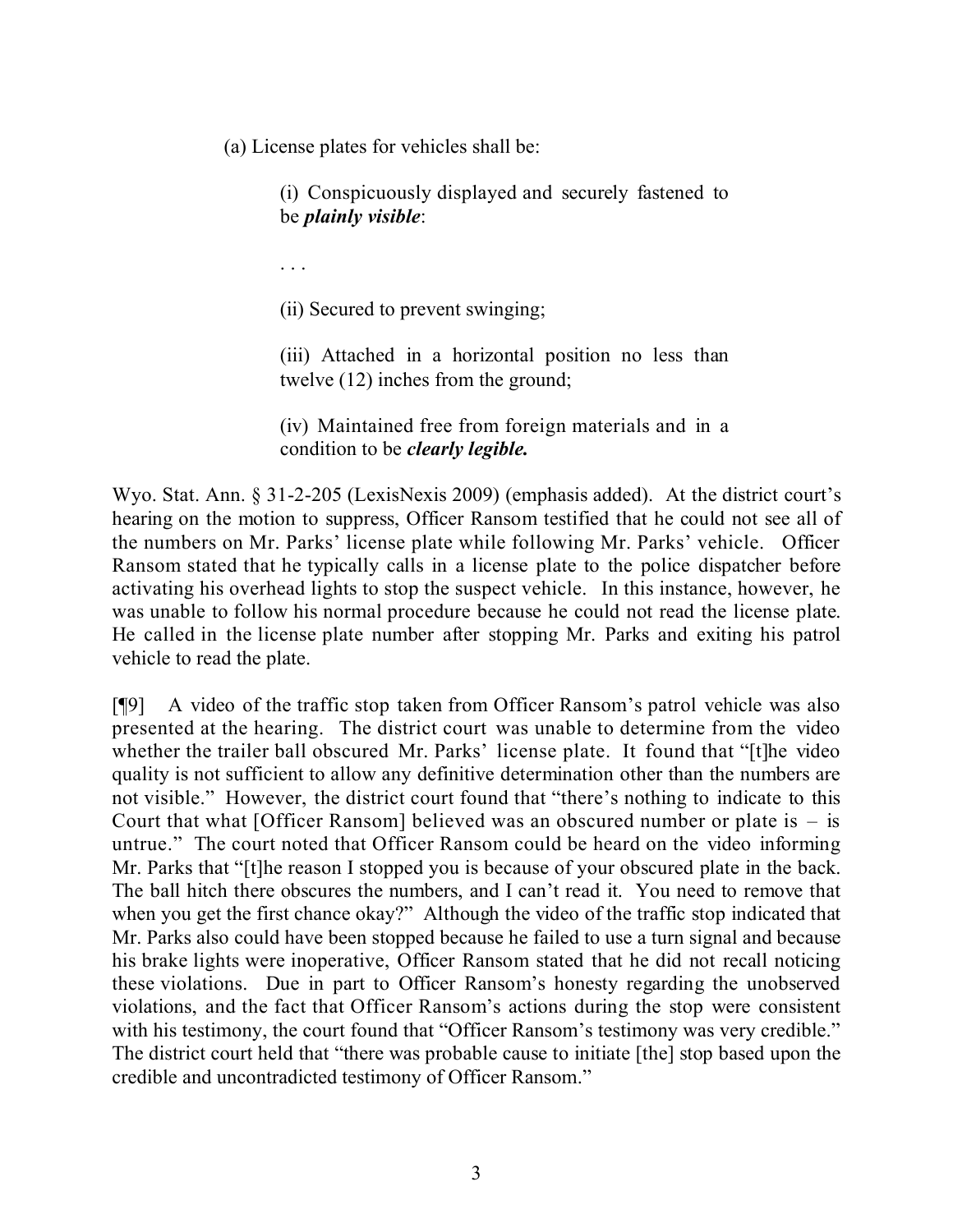[¶10] Mr. Parks concedes that the evidence was sufficient to support the district court's factual determination that the license plate was obstructed. He contends, however, that a trailer hitch ball that partially blocks a license plate is not a violation of Wyo. Stat. Ann. § 31-2-205. He notes that the statute does not require license plates to be visible from a police vehicle, or from a specific angle or distance. Mr. Parks argues that his license plate was "clearly legible" and "plainly visible," as evidenced by the fact that Officer Ransom was ultimately able to read the license plate number and call it in to the dispatcher.

[¶11] In interpreting the license plate display statute, we apply our usual rules of statutory construction:

> Statutory interpretation is a question of law. Our paramount consideration is the legislature's intent as reflected in the plain and ordinary meaning of the words used in the statute. Initially, we determine whether the statute is clear or ambiguous.

> > A statute is clear and unambiguous if its wording is such that reasonable persons are able to agree on its meaning with consistency and predictability. Conversely, a statute is ambiguous if it is found to be vague or uncertain and subject to varying interpretations. If we determine that a statute is clear and unambiguous, we give effect to the plain language of the statute.

*Sorensen v. State Farm Auto. Ins. Co.*, 2010 WY 101, ¶ 13, 234 P.3d 1233, 1237 (Wyo. 2010).

[¶12] We find that the pertinent language of Wyo. Stat. Ann. § 31-2-205 is unambiguous. "Visible" means "capable of being seen," "perceptible by vision," "easily seen," "conspicuous." *Webster's Third New International Dictionary* 2557 (3d ed. 2002). "Plainly" means "with clarity of perception or comprehension," "clearly," "in unmistakable terms." *Id.* at 1729. "Legible" means "capable of being read or deciphered," "distinct to the eye," "plain." *Id.* at 1291. The requirements that a license plate be "plainly visible" and "clearly legible" indicate that a license plate must not be obstructed in any manner. This interpretation is in accord with the purpose of the statute. License plates need to be easily read in order to facilitate law enforcement and ordinary citizens in reporting and investigating hit-and-run accidents, traffic violations, gas-pump drive offs, and other criminal activity. *See United States v. Rubio-Sanchez*, 2006 U.S. Dist. LEXIS 21230, 2006 WL 1007252 (D. Kan. Apr. 17, 2006) ("Law enforcement [officers] frequently must determine from tag numbers whether a vehicle is stolen;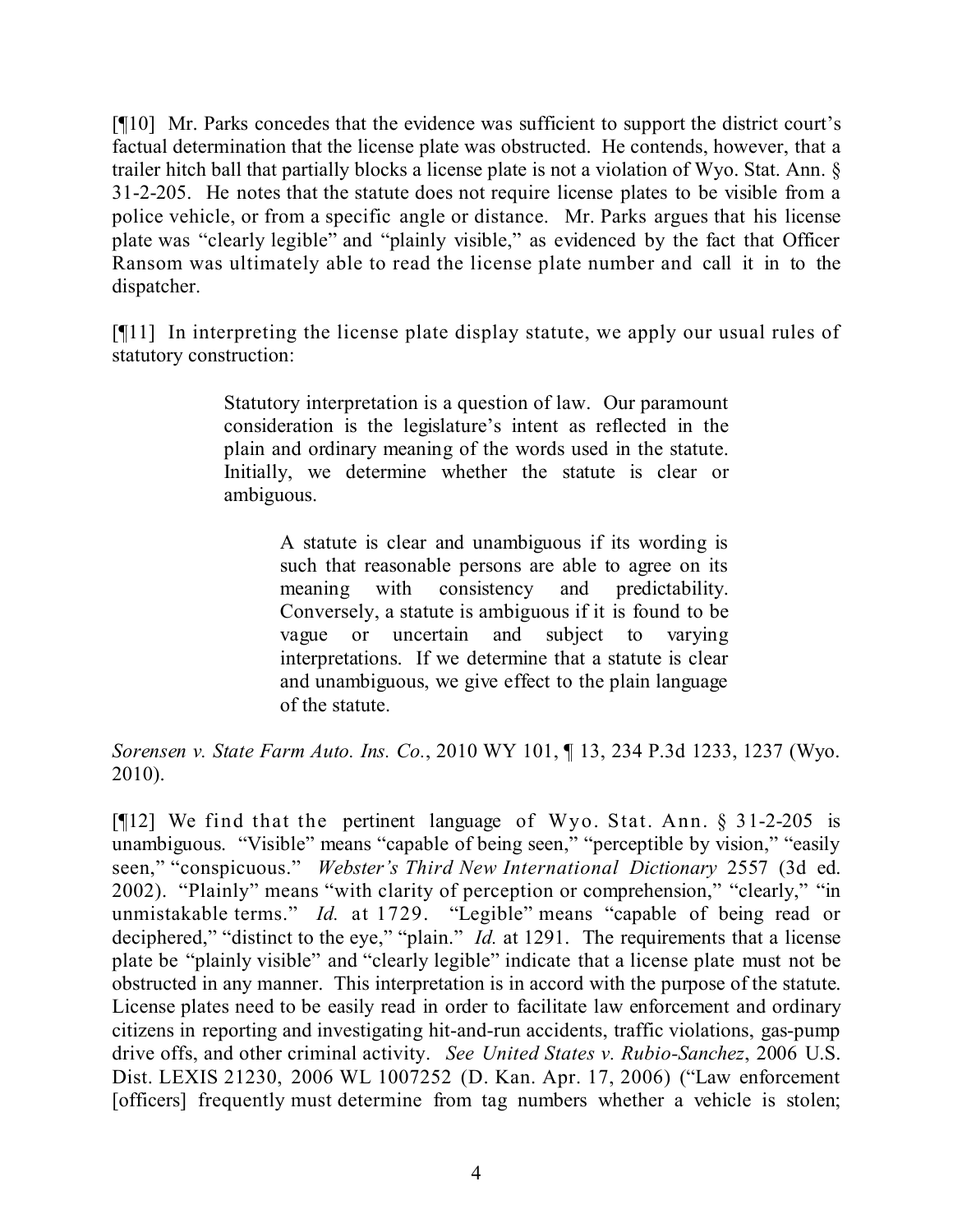whether it is properly registered; or whether its occupant is suspected of a crime, is the subject of a warrant, or is thought to be armed.") (quoting *State v. Hayes*, 8 Kan. App. 2d 531, 533, 660 P.2d 1387, 1389 (1983)). The plain language and the purpose of the statute indicate that a trailer ball mounted in a place that causes it to partially obstruct a license plate from view is a violation of Wyo. Stat. Ann. § 31-2-205.

[¶13] Our holding is also consistent with our recent decision in *Lovato*, 228 P.3d 55. In that case, the appellant's license plate was obscured by a translucent plastic cover. The police officer stopped the appellant because he was unable to read the appellant's license plate number until he was very close behind his vehicle. The district court found that the cover violated the statute, providing justification for the stop. *Id.*, ¶ 22, 228 P.3d at 60. On appeal, we found that "it is conceivable that in some angles of sunlight, the combination of glare and tinting could make the license plate harder to read." *Id.*, ¶ 21, 228 P.3d at 60. We upheld the district court's decision that the stop was justified, despite the fact that the plate may have been visible from certain angles or positions. *Id.*, ¶ 22, 228 P.3d at 60.

[¶14] In support of his argument, Mr. Parks relies on *Harris v. State*, 11 So. 3d 462 (Fla. Dist. Ct. App. 2d Dist. 2009), a Florida case in which the court found that a trailer hitch ball which partially blocked a license plate did not violate Florida's license plate display statute. However, that case is distinguishable. The relevant portion of Fla. Stat. § 316.605(1) reads as follows:

> [A]ll letters, numerals, printing, writing, and other identification marks upon the plates regarding the word "Florida," the registration decal, and the alphanumeric designation shall be clear and distinct and free from defacement, mutilation, grease, and other obscuring matter, so that they will be plainly visible and legible at all times 100 feet from the rear or front.

*Harris*, 11 So.3d at 463 (emphasis omitted). The court found that the "plainly visible" language of the statute was not a stand-alone requirement but, rather, applied to "license plates [that were] obstructed by defacement, mutilation, grease, or 'other obscuring matter." *Id.* To interpret the statute as it applied to trailer hitches, the court used the doctrine of *ejusdem generis*. That doctrine provides that where general words follow the enumeration of particular classes of things, the general words will be construed as applying only to things of the same general class as those enumerated. *Id.* The court then determined that "[m]atters external to the tag, such as trailer hitches, bicycle racks, handicap chairs, u-hauls, and the like are not covered by the statute" because they are not in the same class as the obscuring matter identified in the statute. *Id.* at 463-64. Wyoming's license plate display statute, however, is significantly different from the Florida statute. Under Wyo. Stat. Ann. § 31-2-205(a)(i), the requirement that a license